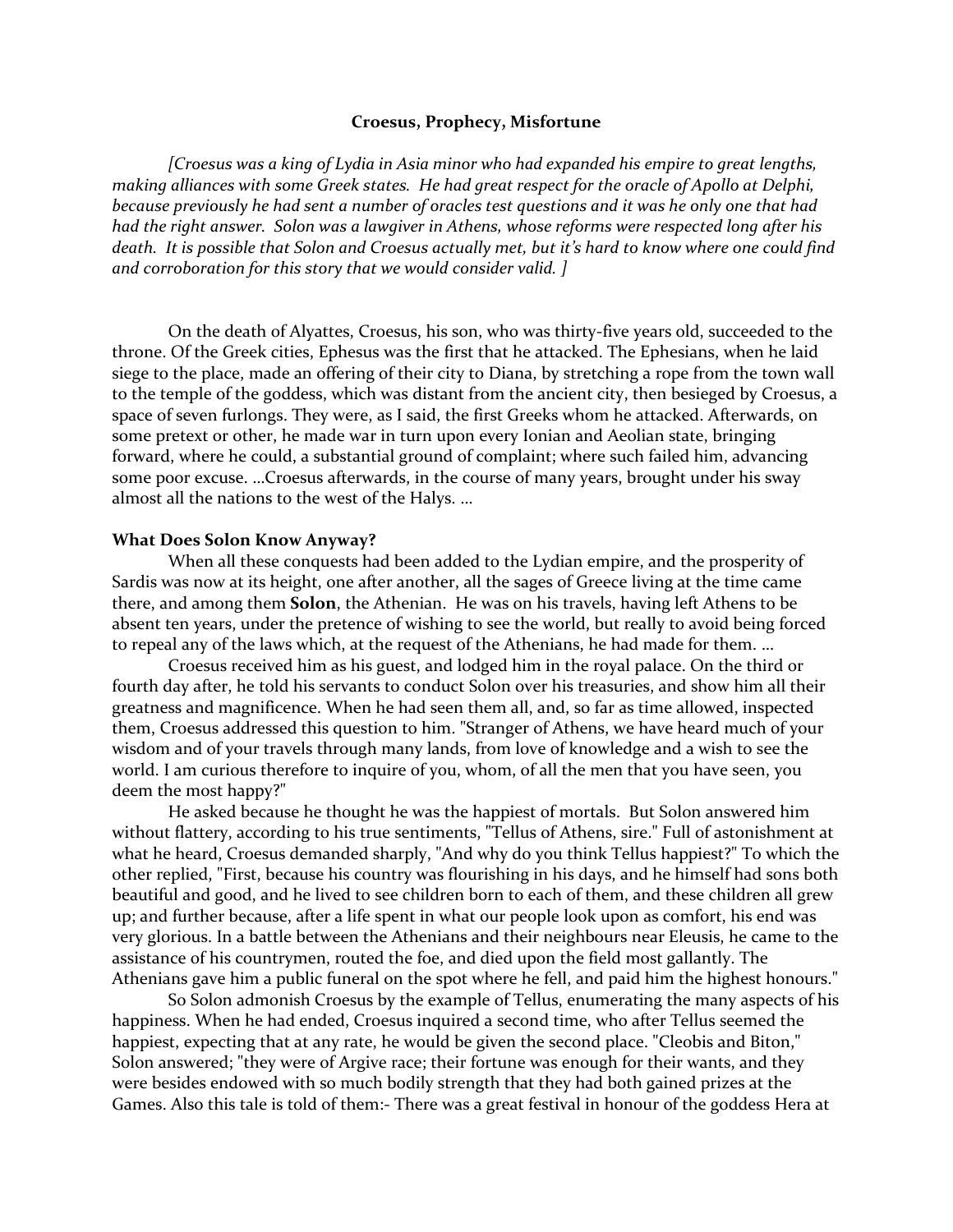Argos, to which their mother had to be taken in a cart. The oxen did not come home from the field in time: so the youths, fearful of being too late, put the yoke on their own necks, and themselves drew the cart in which their mother rode. They pulled the cart about ten miles, and stopped before the temple.

"This deed of theirs was witnessed by the whole assembly of worshippers, and then their life closed in the best possible way. In this too, God showed clearly, how much better a thing for man death is than life. For the Argive men, who stood around the cart, extolled the vast strength of the youths; and the Argive women extolled the mother who was blessed with such a pair of sons; and the mother herself, overjoyed at the deed and at the praises it had won, standing straight before the image, besought the goddess to bestow on Cleobis and Biton, the sons who had so mightily honoured her, the highest blessing mortals can attain. Her prayer ended, they offered sacrifice and partook of the holy banquet, after which the two youths fell asleep in the temple. They never woke, but so passed from the earth. The Argives, looking on them as among the best of men, caused statues of them to be made, which they gave to the shrine at Delphi.

When Solon had thus assigned these youths the second place, Croesus broke in angrily, "What, stranger of Athens, is my happiness, then, so utterly denied by you, that you don't even put me on a level with private men?"

"Croesus," replied the other, "you're asking a question concerning the condition of man, from someone who knows that the power above us is full of jealousy, and fond of troubling our lot. A long life lets you witness much, and experience much yourself, that you wouldn't choose. Seventy years I regard as the limit of the life of man. In these seventy years are contained, without reckoning intercalary months, twenty-five thousand and two hundred days. Add an intercalary month to every other year, that the seasons may come round at the right time, and there will be, besides the seventy years, thirty-five such months, making an addition of one thousand and fifty days. The whole number of the days contained in the seventy years will thus be twenty-six thousand two hundred and fifty, and every one but will produce events unlike the rest.

"So: man is wholly accident. For yourself, Croesus, I see that you are wonderfully rich, and the lord of many nations; but with respect to your question, I have no answer to give, until I hear you've ended your life happily. For assuredly he who possesses great store of riches is no nearer happiness than he who has what suffices for his daily needs, unless he is lucky, so he can continue in the enjoyment of all his good things to the end of life. For many of the wealthiest men have been unfavoured by fortune, and many whose means were moderate have had excellent luck.

"Wealthy men excel lucky men in only two respects; lucky men excell the wealthy in many. The wealthy man is better able to content his desires, and to bear up against a sudden buffet of calamity. The lucky has less ability to withstand these evils (from which, however, his good luck keeps him clear), but he enjoys all these following blessings: he is healthy, a stranger to disease, free from misfortune, happy in his children, and good-lloking. If he also ends his life well, he is truly the man you're looking for, the man who may rightly be called happy.

"Call him, however, until he dies, not happy but fortunate. Scarcely, indeed, can any man unite all these advantages: as there is no country which contains within it all that it needs, but each, while it possesses some things, lacks others, and the best country is that which contains the most; so no single human being is complete in every respect- something is always lacking. He who unites the greatest number of advantages, and retaining them to the day of his death, then dies peaceably, that man alone, sire, is, in my judgment, entitled to bear the name of 'happy.' But in every matter we must mark well the end: for often God gives men a gleam of happiness, and then plunges them into ruin."

Such was the speech which Solon addressed to Croesus, a speech which brought him neither largess nor honour. The king saw him depart with much indifference, since he thought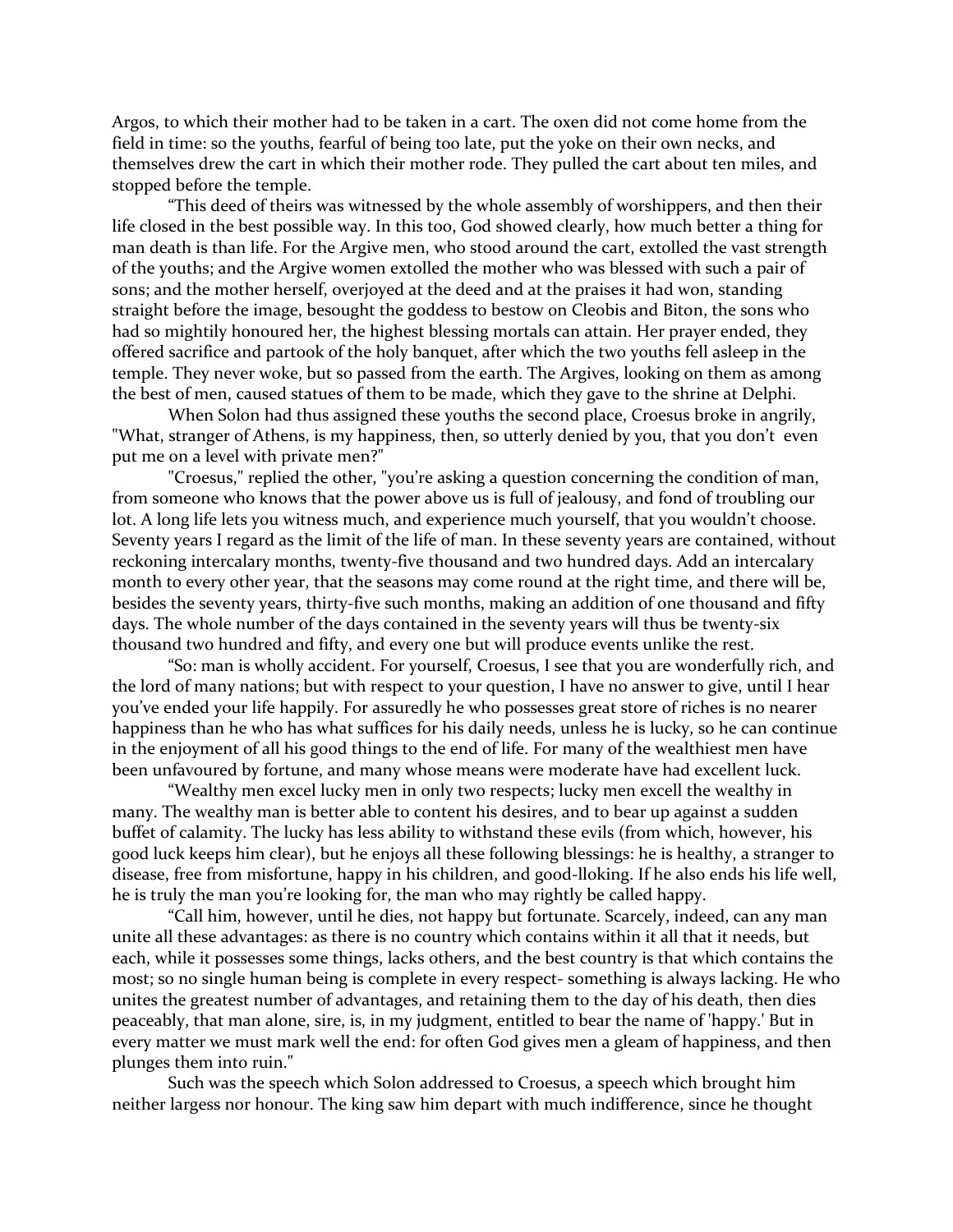that a man must be an arrant fool who made no account of present good, but told men to always wait and mark the end.

#### **Bad Dreams and Iron Weapons**

After Solon had gone away a dreadful vengeance, sent by God, came upon Croesus, to punish him, it is likely, for thinking he was the happiest of men. First he had a dream in the night, which revealed to him the actual evils that were about to befall him in the person of his son. For Croesus had two sons, one blasted by a natural defect, being deaf and dumb; the other, distinguished far above all his companions in every pursuit. His name was Atys. It was this son about whom he had a dream that he would die by the blow of an iron weapon. When he woke, greatly alarmed at the dream, he instantly made his son take a wife, and while previously the youth had commanded the Lydian forces in the field, Crouesus now would not even let him accompany them. He removed all the spears, javelins, and weapons out of the male apartments, and laid them in heaps in the women's part of the palace, fearing that one of the weapons that hung against the wall might fall and strike him.

As it happened, while he was making arrangements for the wedding, there came to Sardis a man who had incurred miasma. He was a Phrygian, and belonged to the family of the king. Presenting himself at the palace of Croesus, he asked to be purified according to the customs of the country. Now the Lydian method of purifying is very nearly the same as the Greek. Croesus granted the request, and went through all the customary rites, after which he asked the suppliant his birth and country: "Who are you, stranger, and from what part of Phrygia did you flee to take refuge at my hearth? And what man or what woman, have you slain?" "Oh! king," replied the Phrygian, "I am the son of Gordias, son of Midas. I am named Adrastus. The man I unintentionally slew was my own brother. For this my father drove me from the land, and I lost everything. Then fled I here to you." "You are the offspring," Croesus rejoined, "of a house friendly to mine, and you have come to friends. You will lack nothing as long as you live in my dominions. Bear your misfortune as easily as you can, so things will go well for you." From then on, Adrastus lived in the palace of the king.

By chance, at this very same time there was a huge monster of a boar in the Mysian Olympus, which often went out from this mountain country, and ravaged the fields of the Mysians. Often the Mysians had collected to hunt it, but instead of doing him any harm, they always came out with some loss to themselves. At length they sent ambassadors to Croesus, who delivered their message to him: "Oh! king, a terrible monster of a boar has appeared in our parts, and destroys all our labor in the fields. We do our best to take him, but can't. Now we beg you to let your son come back with us, with some companions and hunting dogs, to rid our country of the boar."

But Croesus remembered his dream, and answered, "Say no more of my son going with you; that won't happen. He just married, and is busy enough with that. I will give you a picked band of Lydians, and all my huntsmen and hounds; and I'll instruct them to use all zeal in helping you."

The Mysians were content with this reply; but the king's son, hearing their request, came insuddenly. When Croesus refused to let him go with them, the said to his father:

"Formerly, my father, you thought it noblest and most suitable for me to ftake part in wars and hunting-parties, and win myself glory in them; but now you keep me away from both, although you have never seen either cowardice or lack of spirit in me. How am I going to look as I walk to the forum or return from it? What must the citizens, what must my young bride think of me? What sort of man will she think her husband is? Either let me go to the chase of this boar, or give me a reason why it is best for me not to."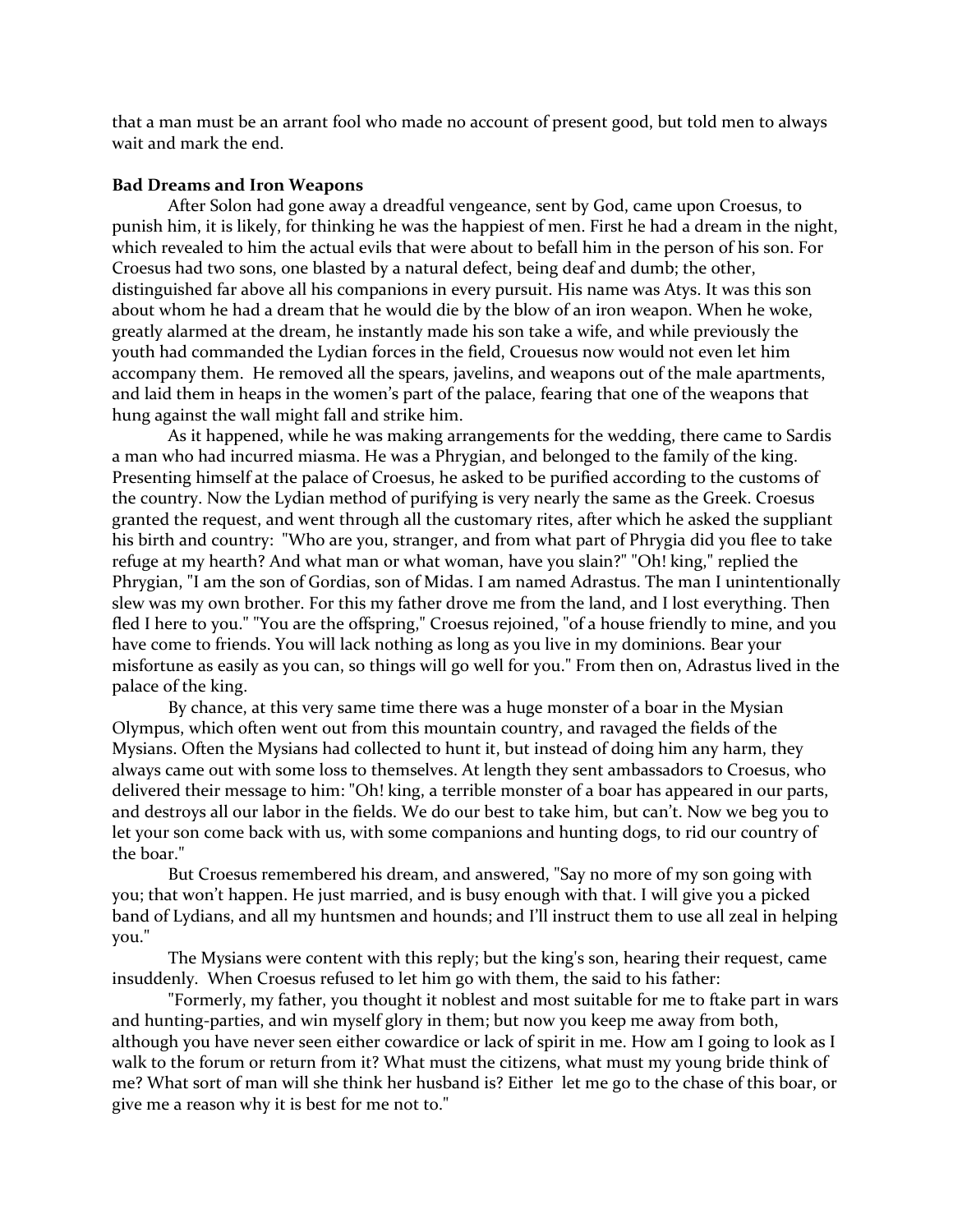Then Croesus answered, "My son, it is not because I have seen either cowardice or anything else which has displeased mein you, that I keep you back; but because a vision I had in a dream, warned me that you were doomed to die young, pierced by an iron weapon. It was this which first led me to hasten your wedding, and now it keeps me from sending you on this enterprise. I want to keep watch over thee, in hopes that I can cheat fate during my own lifetime. For you are the one and only son that I possess; the other, whose hearing is destroyed, I regard as nothing."

"Ah! father," returned the youth, "I don't blame you for keeping watch over me after a dream so terrible; but if you're wrong, if you're not interpreting the dream correctly, I have to show you where you're wrong. The dream foretold that I'd die by an iron weapon. But what hands does a boar have to strike with? What iron weapon does he wield? Yet this is what you fear for me. If the dream had said that I would die pierced by a tusk, then you should keep me away; but it said a weapon. We aren't fighting men, but a wild animal. So please let me go with them."

"There you have me, my son," said Croesus, "your interpretation is better than mine. I yield to it, and change my mind, and consent to let you go."

# *[Here's where I ran out of time, and the archaisms begin. Herodotus didn't write in archaisms, but in a rapid and readable style. Pretend.]*

Then the king sent for Adrastus, the Phrygian, and said to him, "Adrastus, when thou wert smitten with the rod of affliction- no reproach, my friend- I purified thee, and have taken thee to live with me in my palace, and have been at every charge. Now, therefore, it behoves thee to requite the good offices which thou hast received at my hands by consenting to go with my son on this hunting party, and to watch over him, if perchance you should be attacked upon the road by some band of daring robbers. Even apart from this, it were right for thee to go where thou mayest make thyself famous by noble deeds. They are the heritage of thy family, and thou too art so stalwart and strong."

Adrastus answered, "Except for thy request, Oh! king, I would rather have kept away from this hunt; for methinks it ill beseems a man under a misfortune such as mine to consort with his happier compeers; and besides, I have no heart to it. On many grounds I had stayed behind; but, as thou urgest it, and I am bound to pleasure thee (for truly it does behove me to requite thy good offices), I am content to do as thou wishest. For thy son, whom thou givest into my charge, be sure thou shalt receive him back safe and sound, so far as depends upon a guardian's carefulness."

Thus assured, Croesus let them depart, accompanied by a band of picked youths, and well provided with dogs of chase. When they reached Olympus, they scattered in quest of the animal; he was soon found, and the hunters, drawing round him in a circle, hurled their weapons at him. Then the stranger, the man who had been purified of blood, whose name was Adrastus, he also hurled his spear at the boar, but missed his aim, and struck Atys. Thus was the son of Croesus slain by the point of an iron weapon, and the warning of the vision was fulfilled. Then one ran to Sardis to bear the tidings to the king, and he came and informed him of the combat and of the fate that had befallen his son.

If it was a heavy blow to the father to learn that his child was dead, it yet more strongly affected him to think that the very man whom he himself once purified had done the deed. In the violence of his grief he called aloud on Jupiter Catharsius to be a witness of what he had suffered at the stranger's hands. Afterwards he invoked the same god as Jupiter Ephistius and Hetaereususing the one term because he had unwittingly harboured in his house the man who had now slain his son; and the other, because the stranger, who had been sent as his child's guardian, had turned out his most cruel enemy.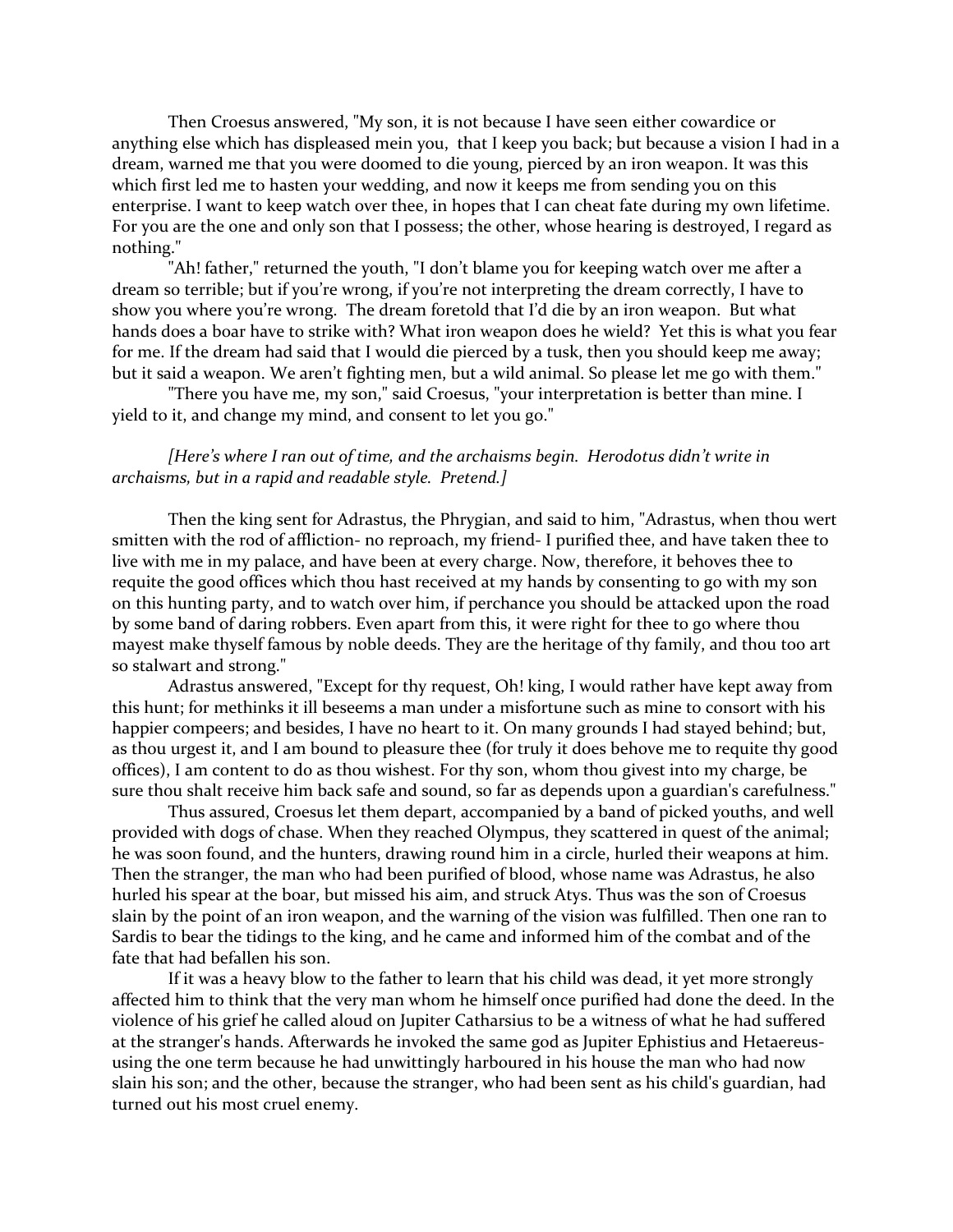Presently the Lydians arrived, bearing the body of the youth, and behind them followed the homicide. He took his stand in front of the corse, and, stretching forth his hands to Croesus, delivered himself into his power with earnest entreaties that he would sacrifice him upon the body of his son- "his former misfortune was burthen enough; now that he had added to it a second, and had brought ruin on the man who purified him, he could not bear to live." Then Croesus, when he heard these words, was moved with pity towards Adrastus, notwithstanding the bitterness of his own calamity; and so he answered,

"Enough, my friend; I have all the revenge that I require, since thou givest sentence of death against thyself. But in sooth it is not thou who hast injured me, except so far as thou hast unwittingly dealt the blow. Some god is the author of my misfortune, and I was forewarned of it a long time ago." Croesus after this buried the body of his son, with such honours as befitted the occasion. Adrastus, son of Gordias, son of Midas, the destroyer of his brother in time past, the destroyer now of his purifier, regarding himself as the most unfortunate wretch whom he had ever known, so soon as all was quiet about the place, slew himself upon the tomb. Croesus, bereft of his son, gave himself up to mourning for two full years.

# **Croesus Tests the Oracles**

At the end of this time the grief of Croesus was interrupted by intelligence from abroad. He learnt that Cyrus, the son of Cambyses, had destroyed the empire of Astyages, the son of Cyaxares; and that the Persians were becoming daily more powerful. This led him to consider with himself whether it were possible to check the growing power of that people before it came to a head. With this design he resolved to make instant trial of the several oracles in Greece, and of the one in Libya. So he sent his messengers in different directions, some to Delphi, some to Abae in Phocis, and some to Dodona; others to the oracle of Amphiaraus; others to that of Trophonius; others, again, to Branchidae in Milesia. These were the Greek oracles which he consulted. To Libya he sent another embassy, to consult the oracle of Ammon. These messengers were sent to test the knowledge of the oracles, that, if they were found really to return true answers, he might send a second time, and inquire if he ought to attack the Persians.

The messengers who were despatched to make trial of the oracles were given the following instructions: they were to keep count of the days from the time of their leaving Sardis, and, reckoning from that date, on the hundredth day they were to consult the oracles, and to inquire of them what Croesus the son of Alyattes, king of Lydia, was doing at that moment. The answers given them were to be taken down in writing, and brought back to him. None of the replies remain on record except that of the oracle at Delphi. There, the moment that the Lydians entered the sanctuary, and before they put their questions, the Pythoness thus answered them in hexameter verse:-

I can count the sands, and I can measure the ocean; I have ears for the silent, and know what the dumb man meaneth; Lo! on my sense there striketh the smell of a shell-covered tortoise, Boiling now on a fire, with the flesh of a lamb, in a cauldron-Brass is the vessel below, and brass the cover above it.

These words the Lydians wrote down at the mouth of the Pythoness as she prophesied, and then set off on their return to Sardis. When all the messengers had come back with the answers which they had received, Croesus undid the rolls, and read what was written in each. Only one approved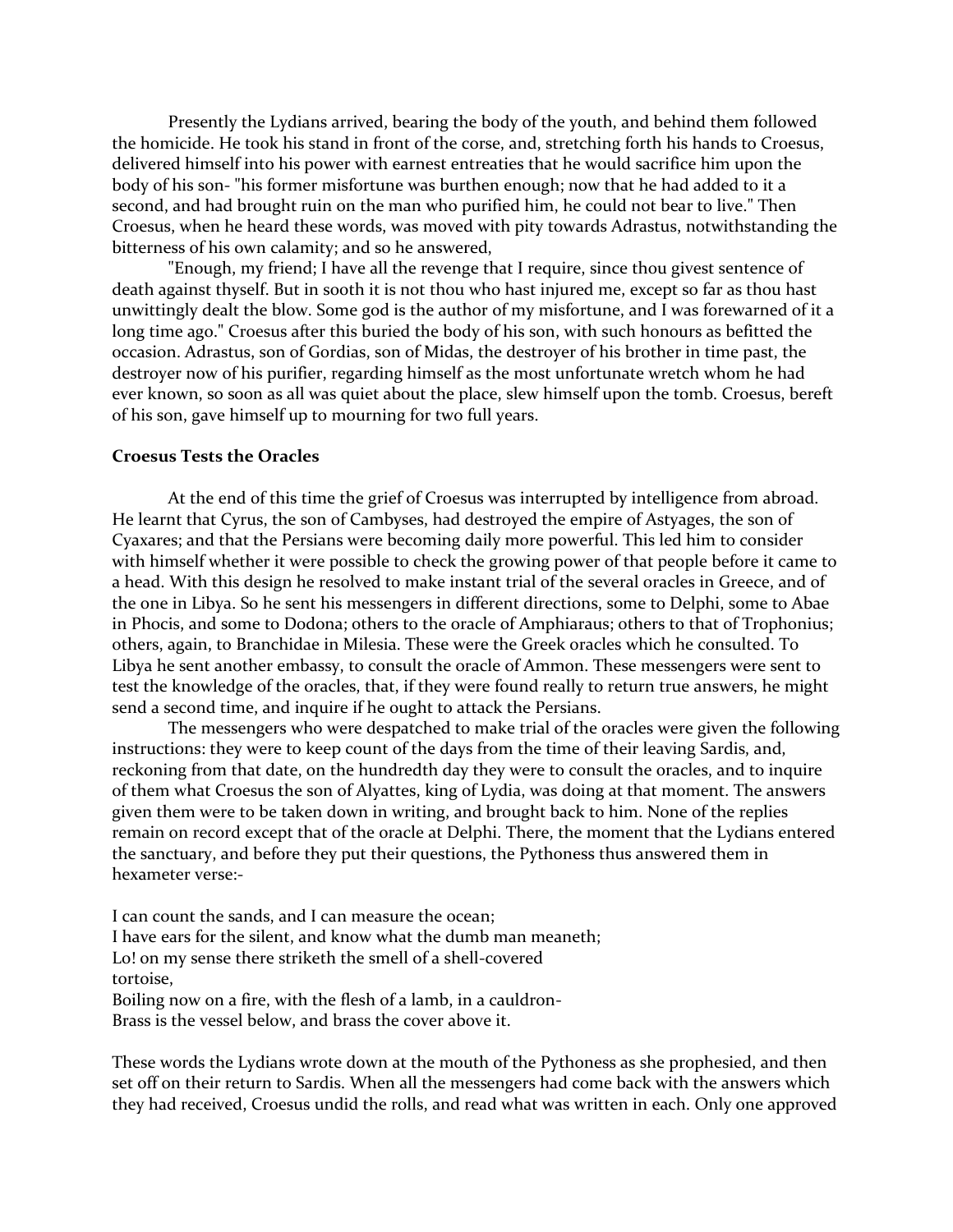itself to him, that of the Delphic oracle. This he had no sooner heard than he instantly made an act of adoration, and accepted it as true, declaring that the Delphic was the only really oracular shrine, the only one that had discovered in what way he was in fact employed. For on the departure of his messengers he had set himself to think what was most impossible for any one to conceive of his doing, and then, waiting till the day agreed on came, he acted as he had determined. He took a tortoise and a lamb, and cutting them in pieces with his own hands, boiled them both together in a brazen cauldron, covered over with a lid which was also of brass.

# *[At this point Croesus gives a huge, incredibly valuable collection of gifts to the oracle at Delphi]*

## **Should I go to war with Persia?**

The messengers who had the charge of conveying these treasures to the shrines, received instructions to ask the oracles whether Croesus should go to war with the Persians and if so, whether he should strengthen himself by the forces of an ally. Accordingly, when they had reached their destinations and presented the gifts, they proceeded to consult the oracles in the following terms:- "Croesus, of Lydia and other countries, believing that these are the only real oracles in all the world, has sent you such presents as your discoveries deserved, and now inquires of you whether he shall go to war with the Persians, and if so, whether he shall strengthen himself by the forces of a confederate." Both the oracles agreed in the tenor of their reply, which was in each case a prophecy that **if Croesus attacked the Persians, he would destroy a mighty empire,** and a recommendation to him to look and see who were the most powerful of the Greeks, and to make alliance with them.

At the receipt of these oracular replies Croesus was overjoyed, and feeling sure now that he would destroy the empire of the Persians, he sent once more to Pytho, and presented to the Delphians, the number of whom he had ascertained, two gold staters apiece. In return for this the Delphians granted to Croesus and the Lydians the privilege of precedency in consulting the oracle, exemption from all charges, the most honourable seat at the festivals, and the perpetual right of becoming at pleasure citizens of their town.

*[Croesus then gets another prophecy that assures him that he will only rule when a mule is on the Persian throne. Being unable to recognize ambiguity or think metaphorically, and presumably still thinking he's the most fortunate man in the world, Croesus proceeds to expand his empire by attacking places aligned with or contested by the Persians (whose king was Cyrus). He met with a number of major setbacks.]*

Croesus laid the blame of his ill success on the number of his troops, which fell very short of the enemy; and as on the next day Cyrus didnot repeat the attack, he set off on his return to Sardis, intending to collect his allies and renew the contest in the spring. … While Croesus was still in this mind, all the suburbs of Sardis werefound to swarm with snakes, on the appearance of which the horses left feeding in the pasture-grounds, and flocked to the suburbs to eat them. The king, who witnessed the unusual sight, regarded it very rightly as a prodigy. He therefore instantly sent messengers to the soothsayers of Telmessus, to consult them upon the matter, His messengers eached the city, and obtained from the Telmessians an explanation of what the prodigy portended, but fate did not allow them to inform their lord; for ere they entered Sardis on their return, Croesus was a prisoner. What the Telmessians had declared was that Croesus must look for the entry of an army of foreign invaders into his country, and that when they came they would subdue the native inhabitants; since the snake, said they, is a child of earth, and the horse a warrior and a foreigner. Croesus was already a prisoner when the Telmessians thus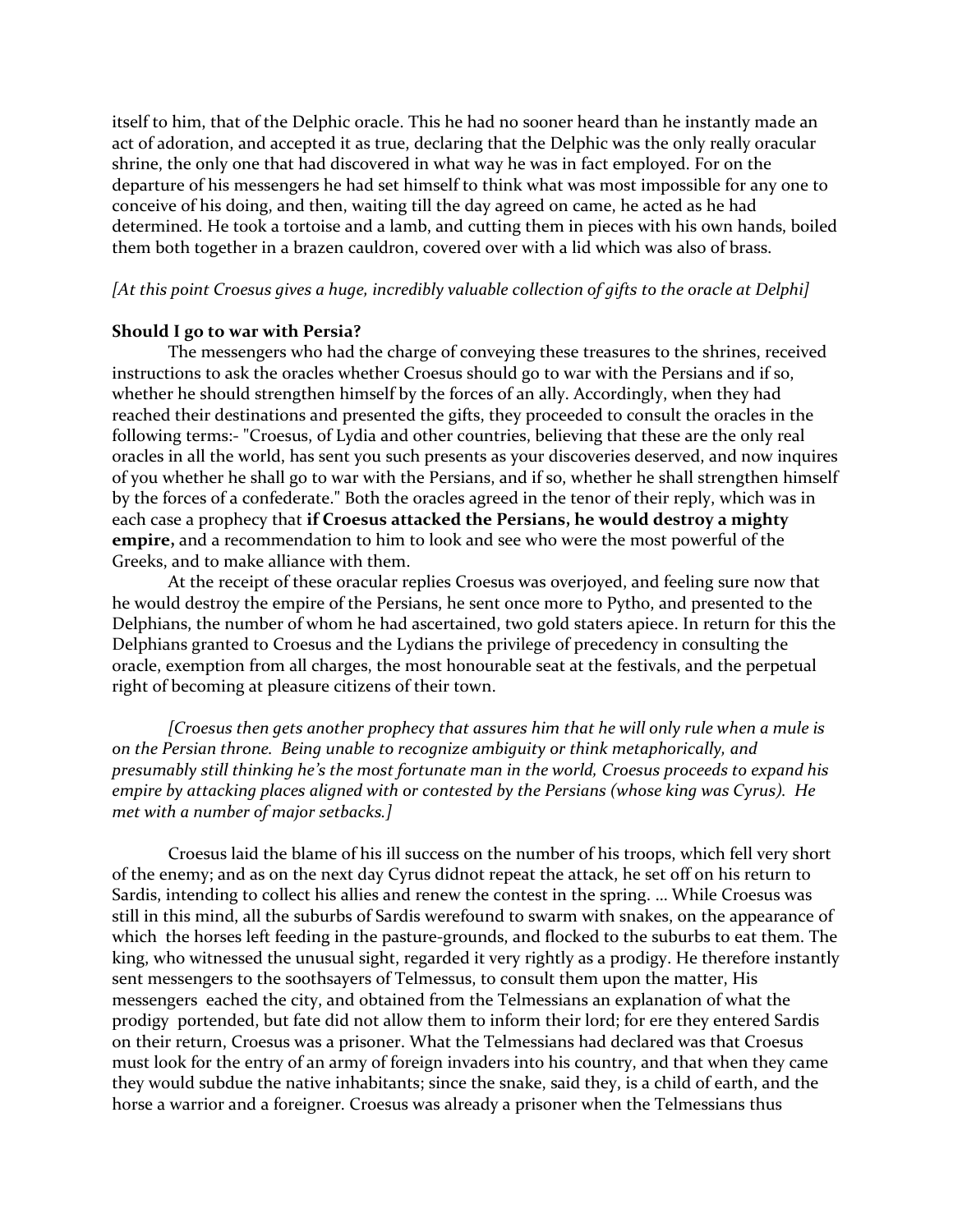answered his inquiry, but they had no knowledge of what was taking place at Sardis, or of the fate of the monarch.

#### **Um, Maybe Shouldn't Have**

*[While he waits for the results of the omen-interpreters, Croesus finds that, instead of beseiging far-away potential subject cities, his own capital city, Sardis, is surrounded and beseiged by the Persians, with his Greek allies unable to come to his rescue.]*

The following is the way in which Sardis was taken. On the fourteenth day of the siege Cyrus bade some horsemen ride about his lines, and make proclamation to the whole army that he would give a reward to the man who should first mount the wall. After this he made an assault, but without success. His troops retired, but a certain Mardian, Hyroeades by name, resolved to approach the citadel and attempt it at a place where no guards were ever set. On this side the rock was so precipitous, and the citadel (as it seemed) so impregnable, that no fear was entertained of its being carried in this place. Hyroeades, however, having the day before observed a Lydian soldier descend the rock after a helmet that had rolled down from the top, and having seen him pick it up and carry it back, thought over what he had witnessed, and formed his plan. He climbed the rock himself, and other Persians followed in his track, until a large number had mounted to the top. Thus was Sardis taken, and given up entirely to pillage.

With respect to Croesus himself, this is what befell him at the taking of the town. He had a son, of whom I made mention above, a worthy youth, whose only defect was that he was deaf and dumb. In the days of his prosperity Croesus had done the utmost that be could for him, and among other plans which he had devised, had sent to Delphi to consult the oracle on his behalf. The answer which he had received from the Pythoness ran thus:-

Lydian, wide-ruling monarch, thou wondrous simple Croesus, Wish not ever to hear in thy palace the voice thou hast prayed for Uttering intelligent sounds. Far better thy son should be silent! Ah! woe worth the day when thine car shall first list to his accents.

When the town was taken, one of the Persians was just going to kill Croesus, not knowing who he was. Croesus saw the man coming, but under the pressure of his affliction, did not care to avoid the blow, not minding whether or no he died beneath the stroke. Then this son of his, who was voiceless, beholding the Persian as he rushed towards Croesus, in the agony of his fear and grief burst into speech, and said, "Man, do not kill Croesus." This was the first time that he had ever spoken a word, but afterwards he retained the power of speech for the remainder of his life.

Thus was Sardis taken by the Persians, and Croesus himself fell into their hands, after having reigned fourteen years, and been besieged in his capital fourteen days; thus too did Croesus fulfill the oracle, which said that he should destroy a mighty empire by destroying his own. Then the Persians who had made Croesus prisoner brought him before Cyrus. Now a vast pile had been raised by his orders, and Croesus, laden with fetters, was placed upon it, and with him twice seven of the sons of the Lydians. I know not whether Cyrus was minded to make an offering of the to some god or other, or whether he had vowed a vow and was performing it, or whether, as may well be, he had heard that Croesus was a holy man, and so wished to see if any of the heavenly powers would appear to save him from being burnt alive. However it might be, Cyrus was thus engaged, and Croesus was already on the pile, when it entered his mind in the depth of his woe that there was a divine warning in the words which had come to him from the lips of Solon, "No one while he lives is happy." When this thought smote him he fetched a long breath, and breaking his deep silence, groaned out aloud, thrice uttering the name of Solon.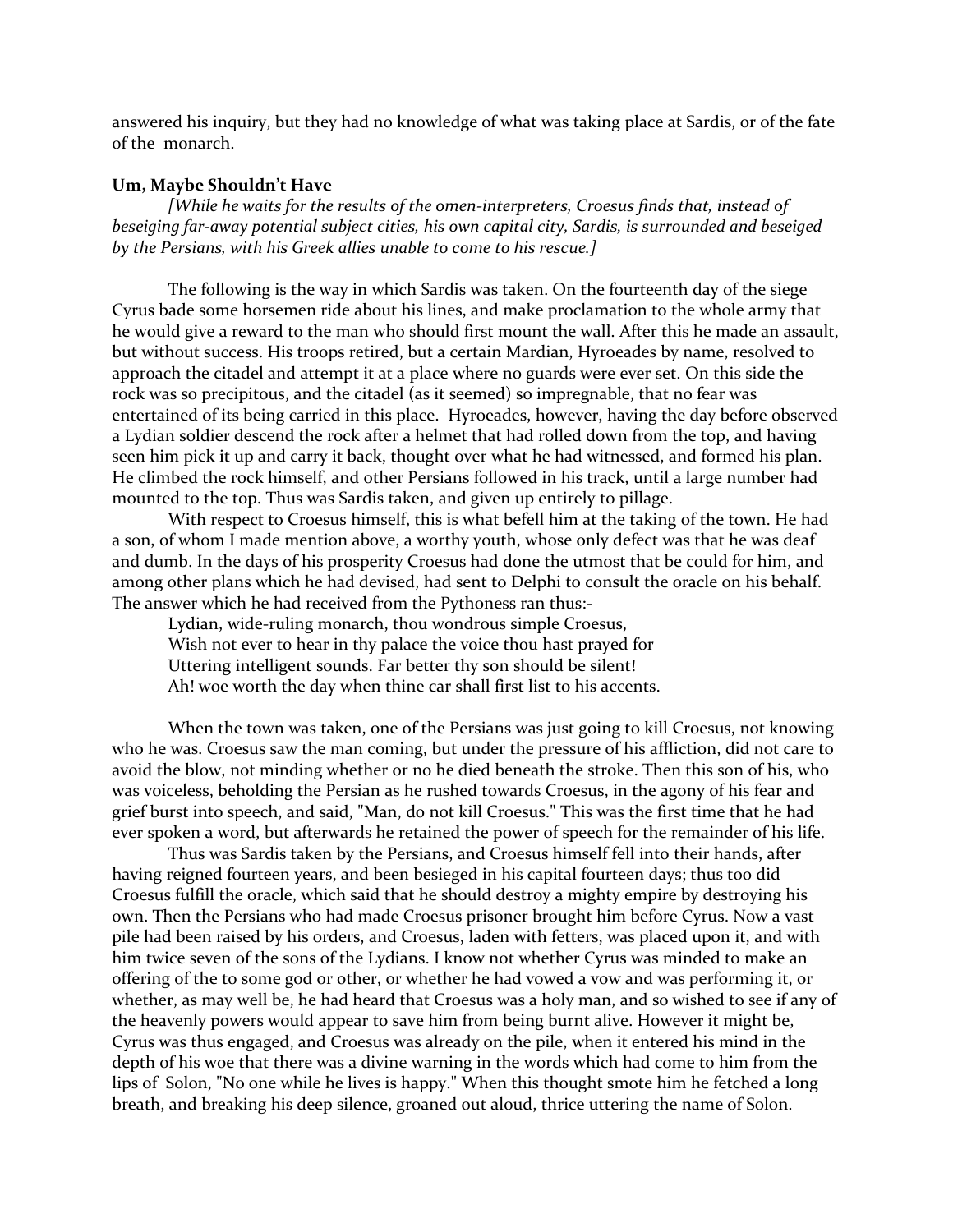Cyrus caught the sounds, and bade the interpreters inquire of Croesus who it was he called on. They drew near and asked him, but he held his peace, and for a long time made no answer to their questionings, until at length, forced to say something, he exclaimed, "One I would give much to see converse with every monarch." Not knowing what he meant by this reply, the interpreters begged him to explain himself; and as they pressed for an answer, and grew to be troublesome, he told them how, a long time before, Solon, an Athenian, had come and seen all his splendour, and made light of it; and how whatever he had said to him had fallen out exactly as he foreshowed, although it was nothing that especially concerned him, but applied to all mankind alike, and most to those who seemed to themselves happy. Meanwhile, as he thus spoke, the pile was lighted, and the outer portion began to blaze.

Then Cyrus, hearing from the interpreters what Croesus had said, relented, bethinking himself that he too was a man, and that it was a fellow-man, and one who had once been as blessed by fortune as himself, that he was burning alive; afraid, moreover, of retribution, and full of the thought that whatever is human is insecure. So he bade them quench the blazing fire as quickly as they could, and take down Croesus and the other Lydians, which they tried to do, but the flames were not to be mastered.

Then, the Lydians say that Croesus, perceiving by the efforts made to quench the fire that Cyrus had relented, and seeing also that all was in vain, and that the men could not get the fire under, called with a loud voice upon the god Apollo, and prayed him, if he ever received at his hands any acceptable gift, to come to his aid, and deliver him from his present danger. As thus with tears he besought the god, suddenly, though up to that time the sky had been clear and the day without a breath of wind, dark clouds gathered, and the storm burst over their heads with rain of such violence, that the flames were speedily extinguished. Cyrus, convinced by this that Croesus was a good man and a favourite of heaven, asked him after he was taken off the pile, "Who it was that had persuaded him to lead an army into his country, and so become his foe rather than continue his friend?" to which Croesus made answer as follows: "What I did, oh! king, was to thy advantage and to my own loss. If there be blame, it rests with the god of the Greeks, who encouraged me to begin the war. No one is so foolish as to prefer war to peace, in which, instead of sons burying their fathers, fathers bury their sons. But the gods willed it so."

Thus did Croesus speak. Cyrus then ordered his fetters to be taken off, and made him sit down near himself, and paid him much respect, looking upon him, as did also the courtiers, with a sort of wonder. Croesus, wrapped in thought, uttered no word. After a while, happening to turn and perceive the Persian soldiers engaged in plundering the town, he said to Cyrus, "May I now tell thee, oh! king, what I have in my mind, or is silence best?" Cyrus bade him speak his mind boldly. Then he put this question: "What is it, oh! Cyrus, which those men yonder are doing so busily?" "Plundering thy city," Cyrus answered, "and carrying off thy riches." "Not my city," rejoined the other, "nor my riches. They are not mine any more. It is thy wealth which they are pillaging."

Cyrus, struck by what Croesus had said, bade all the court to withdraw, and then asked Croesus what he thought it best for him to do as regarded the plundering. Croesus answered, "Now that the gods have made me thy slave, oh! Cyrus, it seems to me that it is my part, if I see anything to thy advantage, to show it to thee. Thy subjects, the Persians, are a poor people with a proud spirit. If then thou lettest them pillage and possess themselves of great wealth, I will tell thee what thou hast to expect at their hands. The man who gets the most, look to having him rebel against thee. Now then, if my words please thee, do thus, oh! king:- Let some of thy bodyguards be placed as sentinels at each of the city gates, and let them take their booty from the soldiers as they leave the town, and tell them that they do so because the tenths are due to